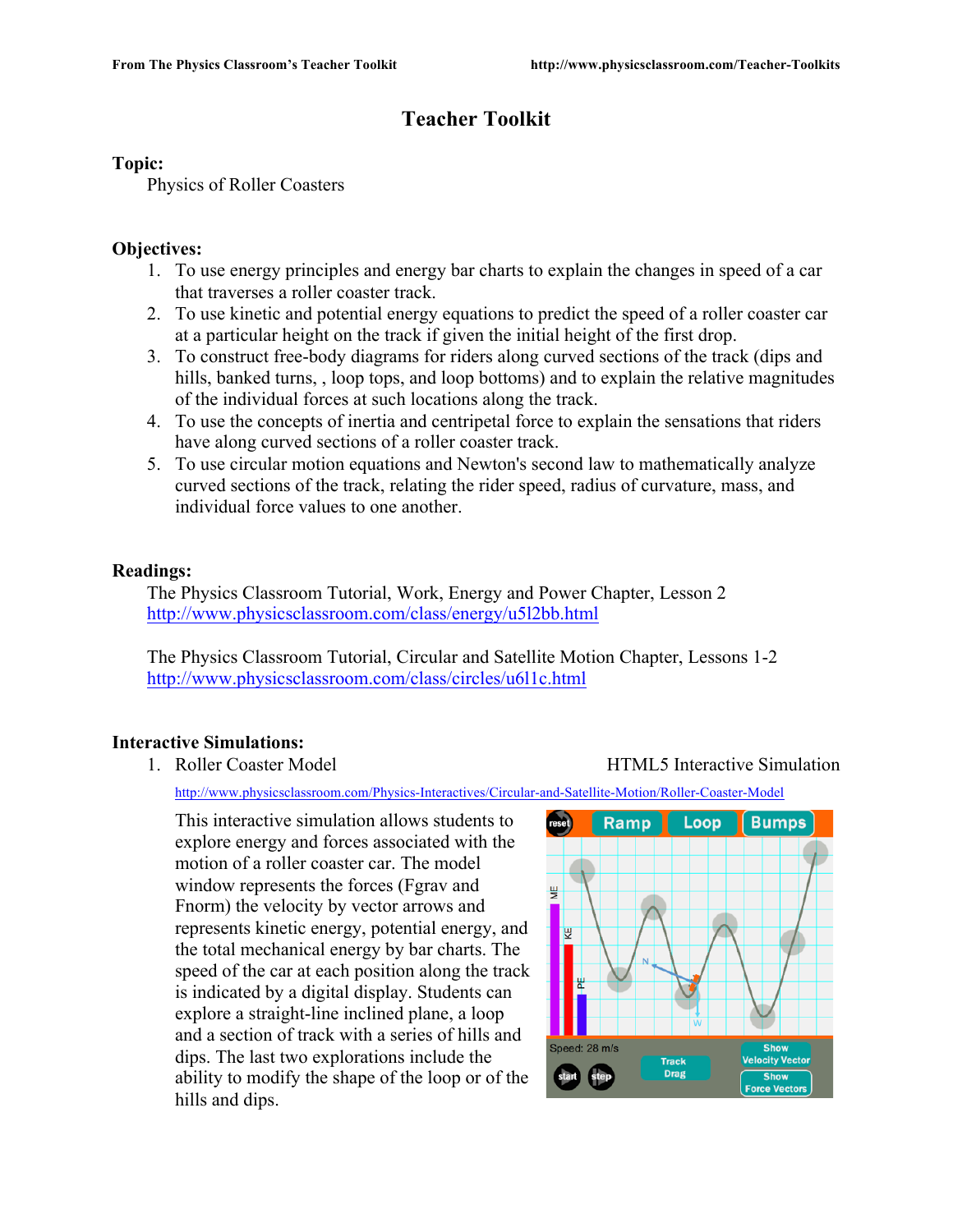#### 2. Roller Coaster Design **HTML5** Interactive Simulation

http://www.physicsclassroom.com/Physics-Interactives/Circular-and-Satellite-Motion/Roller-Coaster-Design

The Roller Coaster Design Interactive provides an engaging walk-through of the variables that affect the thrill and safety of a roller coaster design. Factors affecting speed, accelerations, normal force and the number of Gs are presented in an understandable language. Students then design a loop top, a loop bottom, a hill top, and a hill bottom and view how design parameters such as heights and radii affect the experience and safety of the riders. The Interactive comes with two different activities. One activity is designed to support classrooms that are using the Interactive as part



of a roller coaster design activity. The second activity has been designed to support classrooms that are using the Interactive to promote science reasoning skills.

3. Open Source Physics: Roller Coaster Model and Lesson Plan

#### http://www.thephysicsfront.org/items/detail.cfm?ID=8228

This Java model created by a high school teacher simulates motion along a constrained path and lets students explore numerous concepts associated with roller coaster physics:

conservation of energy, reaction forces, and friction. Choose from 5 track configurations or create your own. Energy bar graphs show changing levels of kinetic/potential energy. You can set initial speed or add friction. Don't miss the lesson plan and student guide! Oh….you can easily access the source code to set your own parameters.



**Open Source Physics: Roller Coaster Model Authored by Michael Gallis** 

## 4. PhET Energy Skate Park

#### http://phet.colorado.edu/en/simulation/energy-skate-park

If your classroom computers are Java enabled, this popular PhET simulation provides a robust environment to explore conservation of energy in skateboarding. Though it's not a roller coaster system, many design issues are similar to those faced by ride designers. You can build ramps, jumps, and loops. You can add friction, change the rider's mass, and view kinetic, potential, and



thermal energy in bar graphs or pie charts. We especially like the auto-generated Energy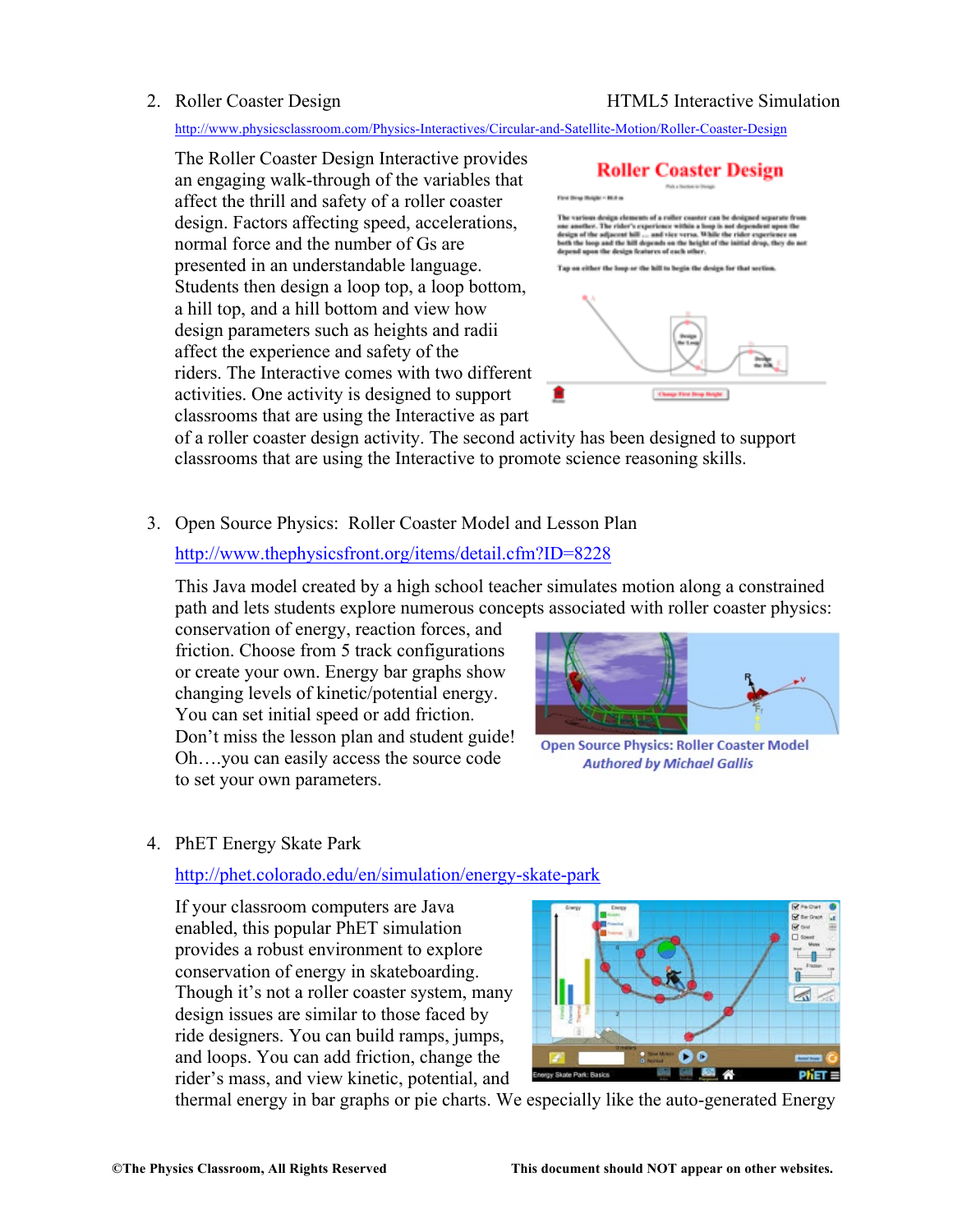vs. Position graphs and the tool to change gravitational constant. What would the motion be like on Jupiter or the moon?

*Teachers: Don't miss the set of 35 Power Point slides that go with the "Energy Skate Park" simulation -- Veteran HS physics teacher Trish Loeblein created a great set of clicker questions to gauge student understanding of conservation of energy concepts. Includes questions AND answer key about skating ramps and roller coasters.*

2. At what height is the 60kg Skater



A. 6.5m B. 4.2m C. 2.3m D. 1.9m **Example Clicker Question: Created by Trish Loeblein for PhET** 

#### **Video and Animation:**

1. PBS Learning Media: Centripetal Force in a Roller Coaster

http://www.pbslearningmedia.org/resource/phy03.sci.phys.mfw.roller/centripetal-force-roller-coaster-loops/

This 5-minute video does a remarkably good job of explaining why you feel a sensation of being thrown outward from the center during a loop-the-loop, even though there is no outward net force. It will help students differentiate centripetal acceleration from the fictitious "centrifugal force".



**Copyright: WGBH and PBS Learning Media** 

2. National Geographic Megafactories – Extreme Roller Coaster Documentary https://www.youtube.com/watch?v=GsJMHzMHif4

This 45-minute video could be a great choice for a flipped lesson. It takes viewers into the world of roller coaster megafactory Vekoma Rides in the Netherlands, where the

extreme "Giant Inverted Boomerang" roller coaster is made. It will give students a deeper insight into the full engineering design process, from initial concept through R&D and Autocad modeling, and concluding with supervision of construction. It will help underscore the importance of computational modeling that integrates the physics.



**Computer Model: Giant Inverted Boomerang roller coaster**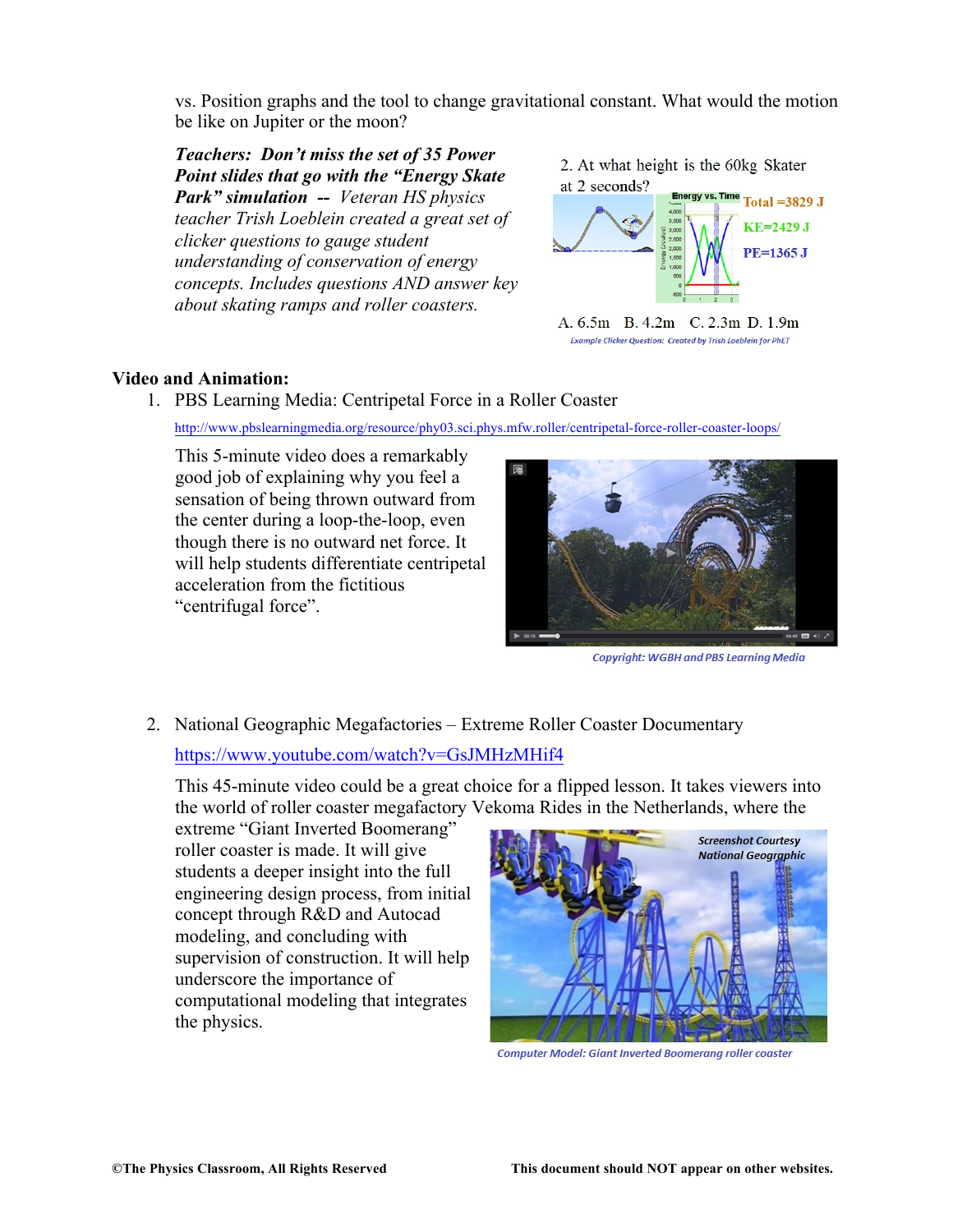3. Energy Transformation of a Roller Coaster GIF Animation

http://www.physicsclassroom.com/mmedia/energy/ce.cfm

This GIF animation uses energy bar charts and a digital display to depict changes in kinetic energy and potential energy as a roller coaster car moves along the track. Height and speed values are



displayed as well. The animation is accompanied by a short written discussion of the principles underlying the transformation of energy from potential to kinetic forms.

4. Roller Coaster G Forces GIF Animation

#### http://www.physicsclassroom.com/mmedia/circmot/rcd.cfm

This GIF animation from The Physics Classroom portrays the direction and relative magnitude of the individual forces acting upon a roller coaster car in a clothoid loop. The animation is accompanied by an explanation of the connection between the force magnitudes and the sensations of weightlessness and weightiness that a rider feels at various locations within a coaster loop.



#### **Labs:**

- 1. The Physics Classroom, The Laboratory, Energy on an Incline Plane Students analyze the motion of a cart rolling up and done an inclined track using motion detectors. They quickly realize that while the form of energy (KE, PE) is changing, the total amount of these two forms remain constant.
- 2. The Physics Classroom, The Laboratory, Energy of a Pendulum Students use a photogate and accessory gate to analyze the energy associated with a swinging pendulum. They observe that energy changes form from potential energy to kinetic energy while the sum of these two forms remains approximately constant.
- 3. The Physics Classroom, The Laboratory, Making the Turn Students make observations of the law of inertia for an object that fails to make a turn and of the centripetal force that is required in order for an object to successful make a turn.
- 4. The Physics Classroom, The Laboratory, Loop the Loop Students swing a partially-filled bucket of water in a loop and observe the relative tension in the string that pulls it inward. They use free-body diagrams and Newton's second law to relate the strength of this force to the acceleration.
- Link: http://www.physicsclassroom.com/lab/index.html#energy and http://www.physicsclassroom.com/lab/index.html#circ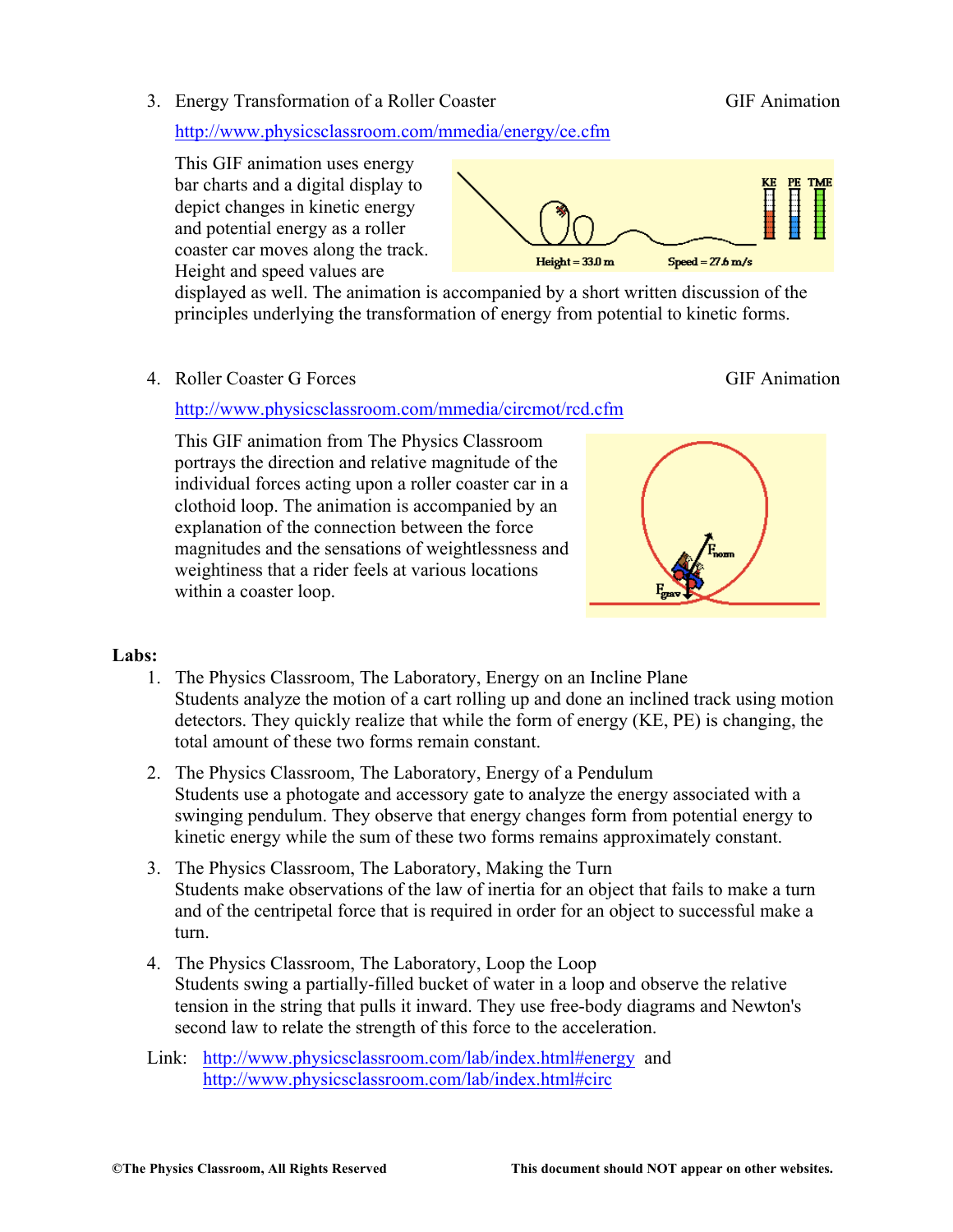#### **Experiments and Investigations**

# 1. TeachEngineering: Energy on a Roller Coaster Lesson Plan/Student Guide

ww.teachengineering.org/view\_activity.php?url=collection/van\_/activities/van\_hybrid\_design\_activity2/van\_hybrid\_design\_activity2.xml

This investigation for Grades 9-12 calls for data collection with a PhotoGate device to accurately measure the position of a marble as it rolls down a track. It was created by the Vanderbilt School of Engineering for the award-winning TeachEngineering website. The lesson aims to promote understanding of conservation of energy in a system, and gives students practice in creating/interpreting data from an Excel graph of Position vs. Energy. Includes standardsaligned lesson plan, pre-and-post assessments, and student guide.

# 2. WIRED Physics: G-Forces in a Looping Water Slide Real-Life Problem

#### http://www.wired.com/2012/04/g-forces-in-a-looping-water-slide/

Professor/blogger Rhett Allain brings us another engaging physics problem inspired by an incredibly dangerous design. In this segment of Wired Physics, Dr. Allain uses math to investigate the question of why we don't build amusement park loops in a fully circular configuration. Be sure your students first read about this insane water slide (link embedded in the activity), which has to be one of the most flagrantly bad designs in



theme park history. Dr. Allain shows you how to calculate the g-forces on an unlucky rider. He sets 0.2 as coefficient of friction – (water slides are more slippery than roller coasters), then he explains a shortcut to calculating the radial velocity around the loop.

## 3. Roller Coaster Building Contest: AAPT and Six Flags America

#### http://www.aapt.org/programs/contests/rollercoaster.cfm

Did you know that the American Association of Physics Teachers partners with Six Flags Amusement Parks to offer a roller coaster design contest? It's divided into two levels: Grades 5-8 and Grades 9- 12. Students win points for 3 components: technical merit, creativity, and excitement factor. *Rules were revised in 2015 –*

#### **Contest Rules**

(a) Size restrictions - the base must fit within a square footprint that is 36"x 36". (b) Model should be designed for a 5/8" marble. This means that the steel ball or glass marble when released from the top of the first hill by the judge will travel through the entire ride, and arrive at the bottom loading platform. (c) Magnets, electricity, springs and other forms of energy may not be used - this is a "gravity ride" only. No electricity is provided in the contest area. (d) Starting position at the top of the first hill should be clearly marked. (e) Each competing team can have a maximum of 4 students. (f) The maximum number of teams from a school is 3. (g) The decision of the judges is final. Any coaster that violates the rules above or the spirit of the competition will be disqualified.

*contestants are limited to "gravity ride" construction (no magnets, electricity, or springs).* HAVE FUN!

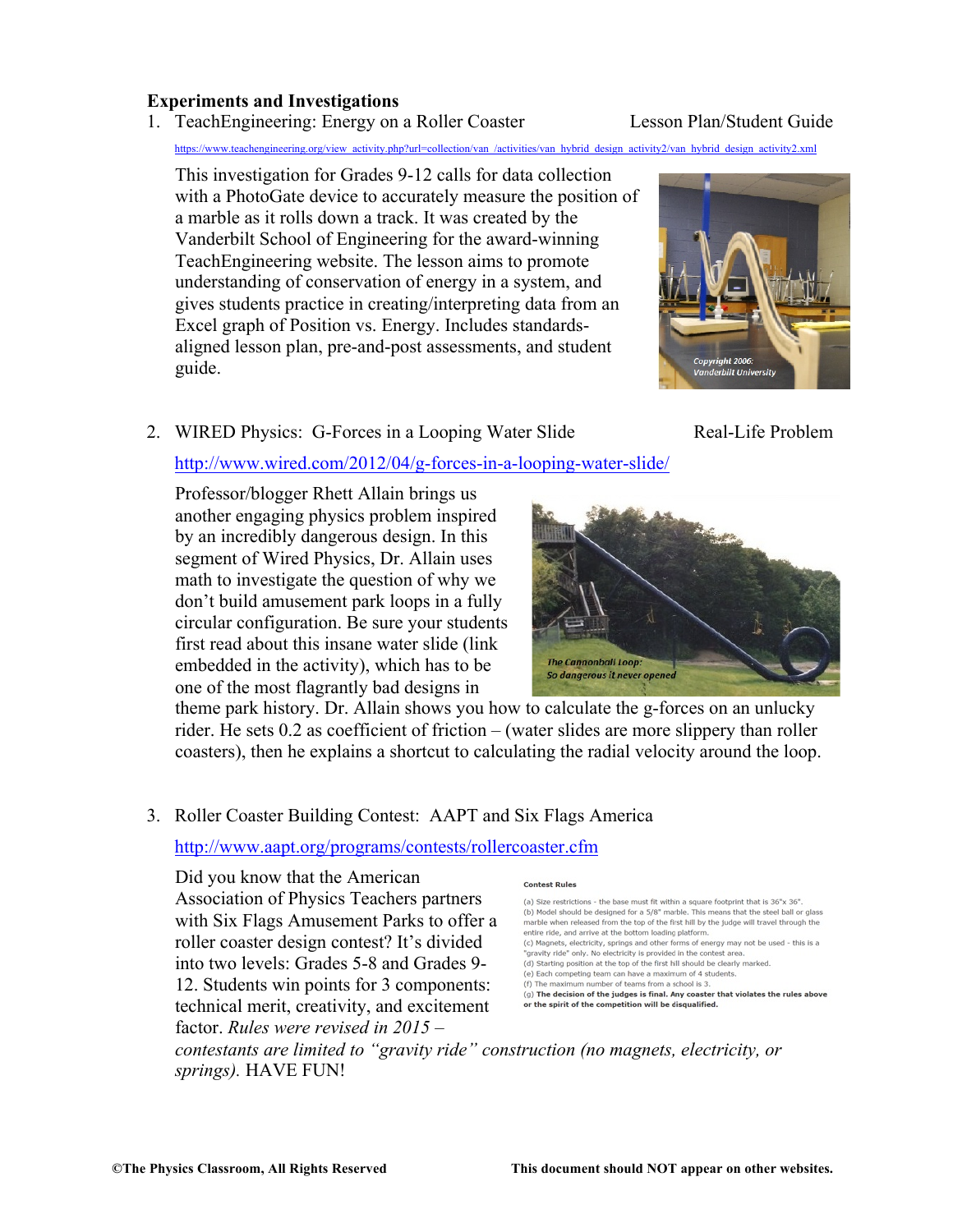#### **Minds On Physics Internet Modules:**

The Minds On Physics Internet Modules are a collection of interactive questioning modules that target a student's conceptual understanding. Each question is accompanied by detailed help that addresses the various components of the question.

- 1. Work and Energy module, Ass't WE3 Kinetic and Potential Energy
- 2. Work and Energy module, Ass't WE4 Total Mechanical Energy
- 3. Work and Energy module, Ass't WE6 Work-Energy Bar Chart Analysis
- 4. Work and Energy module, Ass't WE8 Energy Conservation Math Analysis
- 5. Circular Motion module, Ass't CG3 Centripetal Force and Inertia
- 6. Circular Motion module, Ass't CG4 Centripetal Force Requirement
- 7. Circular Motion module, Ass't CG5 Mathematical Analysis of Circular Motion

Link: http://www.physicsclassroom.com/mop

## **Concept Building Exercises:**

- 1. The Curriculum Corner, Work, Energy and Power, Energy
- 2. The Curriculum Corner, Work, Energy and Power, Energy Concepts
- 3. The Curriculum Corner, Work, Energy and Power, Work-Energy Bar Charts
- 4. The Curriculum Corner, Circular Motion, Circular Motion and Inertia
- 5. The Curriculum Corner, Circular Motion, Centripetal Force Requirement
- 5. The Curriculum Corner, Circular Motion, Mathematics of Circular Motion
- Links: http://www.physicsclassroom.com/curriculum/energy http://www.physicsclassroom.com/curriculum/circles

## **Problem-Solving Exercises:**

- 1. The Calculator Pad, Work, Energy and Power, Problems #12 #18
- 2. The Calculator Pad, Circular Motion and Gravitation, Problems #1 #15
- Links: http://www.physicsclassroom.com/calcpad/energy/problems and http://www.physicsclassroom.com/calcpad/circgrav/problems

## **Science Reasoning Activities:**

- 1. Weightlessness Training
- 2. Roller Coaster Loops

Link: http://www.physicsclassroom.com/reasoning/circularmotion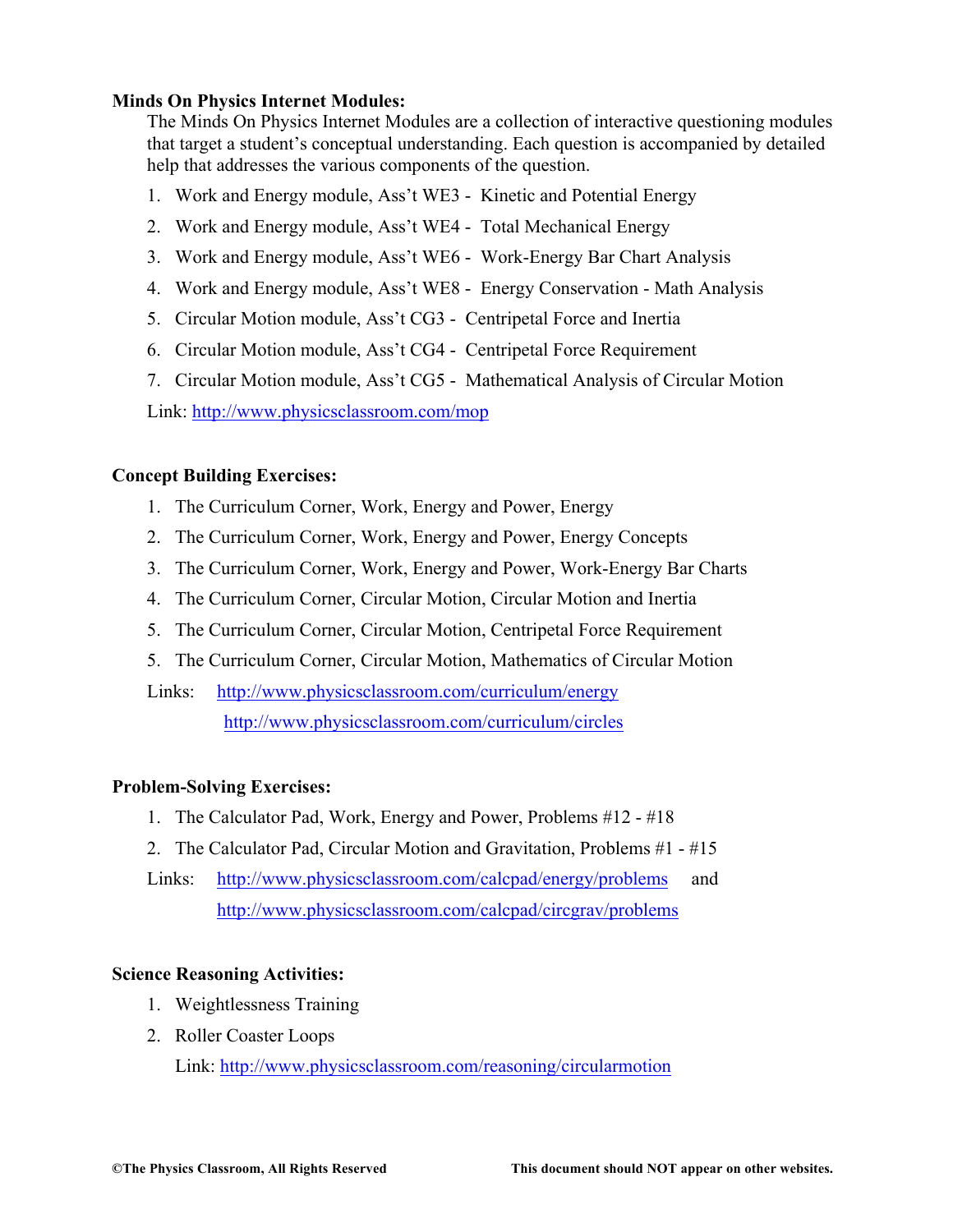#### **Real Life Connections:**

1. A Century of Screams – Multimedia History of the Roller Coaster (PBS)

http://www.pbs.org/wgbh/amex/coney/sfeature/history.html

Did you know there were  $1500+$  roller coasters in the U.S. by the late-1920's? The introduction of electric winches to pull cars up a hill transformed roller coasters into "scream machines" with steeper drops, tighter curves and dizzying speeds. But some of these retro wooden coasters were so dangerous they frequently resulted in injury or even fatality. Roller coasters fell out of favor in the 1930's. Walt Disney is credited



with reviving the roller coaster with the Matterhorn ride built at Disneyland in 1959 – the first tubular steel roller coaster in the world. This resource from PBS gives a great overview of roller coaster history and a glimpse of the early technologies.

## 2. **Roller Coaster Safety: Accident Analysis**

Don't forget about the study of system failure  $-i$  is an important part of the engineering process and often overlooked in high school physics. Early roller coaster designs (see resource above) experienced failure mostly due to flawed track design, unsafe initial velocities, or untrained ride operators. WHAT ABOUT NOW? The Physics Classroom took a dive into roller coaster disasters in the past decade. We learned that a surprising number of accidents were due to failures in passenger restraint systems or collisions caused by stalled cars.

THE TASK: Watch the videos below about two catastrophic roller coaster accidents – one in June 2015 that involved a collision, and one in 2013 involving a failed passenger seat belt. Both roller coasters were designed by Gerstlauer Amusement Rides of Germany. Conduct a web quest to find out what caused the failures and build an argument about who should be held liable – the manufacturer, the theme park, or perhaps the rider(s)? *Teachers: this* 



*will not be a simple task for students and will require more than a Google search. This will be a test of their internet mining skills and their ability to assess an accident within the context of engineering design.* 

| Video 1: | BBC News – Smiler Roller Coaster Crash, June 2015<br>http://www.bbc.com/news/uk-england-stoke-staffordshire-32987550                                        |
|----------|-------------------------------------------------------------------------------------------------------------------------------------------------------------|
| Video 2: | Fox News – Deadly Fall from "Texas Giant" Roller Coaster, July 2013<br>http://www.fox4news.com/story/22889634/six-flags-woman-died-while-riding-texas-giant |

**Supplement**: *Fort Worth Star Telegram – Battle over Liability in Texas Giant Fatality* http://www.star-telegram.com/news/business/article3865021.html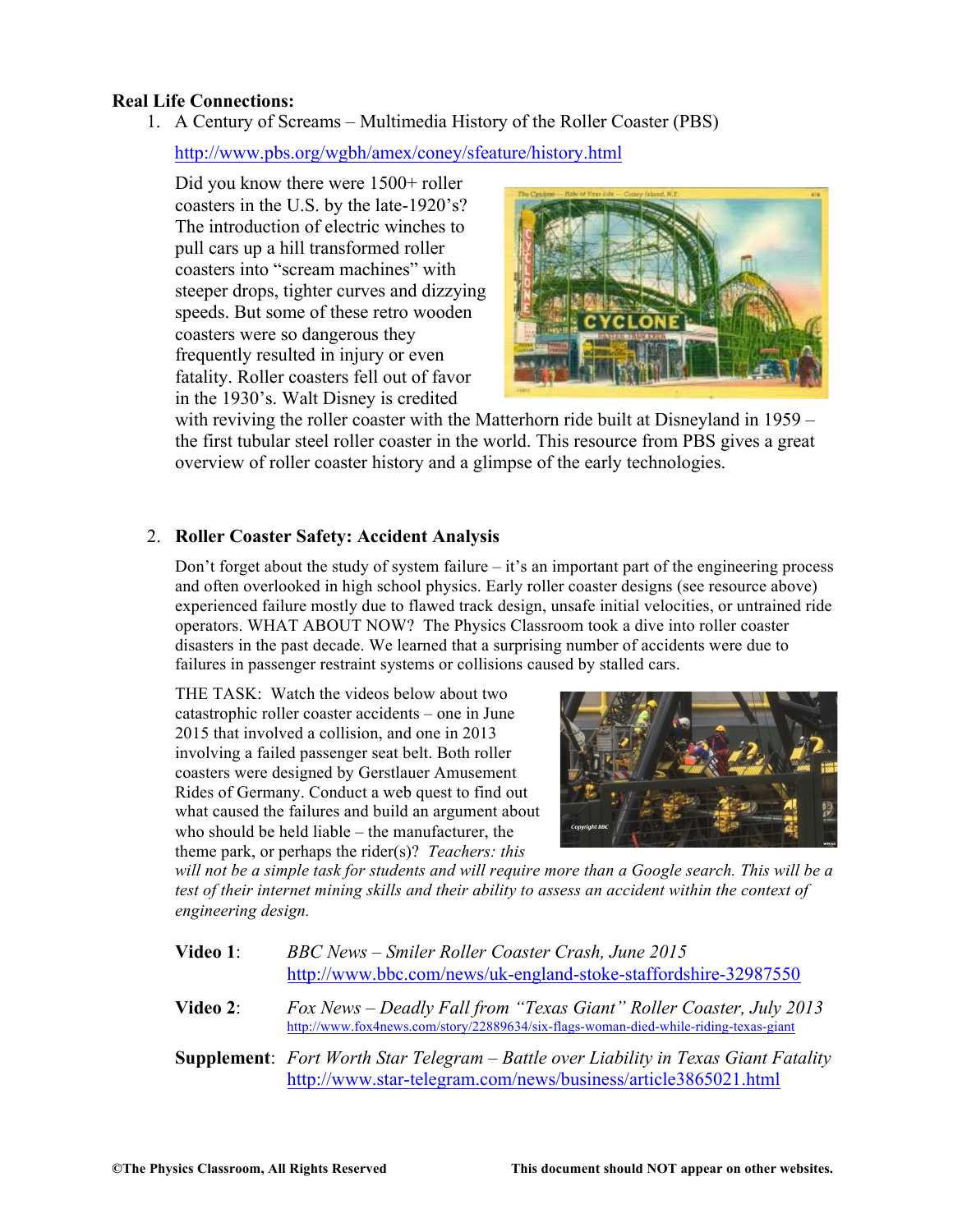#### **Common Misconceptions**

1. The Thrill is in the Speed

Students often falsely believe that the thrill of a roller coaster ride is due to how fast riders move. While speed may be a contributor to rider thrill, it is not the sole contributor. In fact, speed by itself does not lead to any sense of thrill. Many amusement park goers move faster on their trip down the highway to the amusement park than they move once they arrive at the park. If thrill were due to speed along, such thrill-seekers should continue driving on the highway and save themselves some money. The thrill of a ride is associated with changes in speed and direction. It is these changes that lead to accelerations and the changes in seat force that make amusement park rides so exciting. The thrill comes from accelerations and rapid changes in accelerations and the associated changes in the normal forces experienced by riders.

#### **Standards:**

#### **A. Next Generation Science Standards (NGSS) – Grades 9-12 Performance Expectations – Forces and Interactions**

**• HS-PS2-1** Analyze data to support the claim that Newton's second law of motion describes the mathematical relationship among the net force on a macroscopic object, its mass, and its acceleration.

#### **Performance Expectations – Energy**

**• HS-PS3-1** Create a computational model to calculate the change in the energy of one component in a system when the change in energy of the other component(s) and energy flows in and out of the system are known.

#### **Disciplinary Core Ideas – Motion and Stability: Forces and Interactions**

- **• HS-PS2.A.i** Newton's Second Law accurately predicts changes in the motion of macroscopic objects.
- **HS-PS2.A.ii** Momentum is defined for a particular frame of reference; it is the mass times the velocity of the object.

#### **Disciplinary Core Ideas – Energy: Conservation of Energy and Energy Transfer**

- **• HS-PS3.B.i** Conservation of energy means that the total change of energy in any system is always equal to the total energy transferred into or out of the system.
- **• HSPS3.B.iii** Mathematical expressions, which quantify how the stored energy in a system depends on its confighuration and how kinetic energy depends on mass and speed, allow the concept of conservation of energy to be used to predict and describe system behavior

#### **Crosscutting Concepts**

#### **Cause and Effect**

**•** High School: Systems can be designed to cause a desired effect.

#### **Systems and System Models**

• High School: When investigating or describing a system, the boundaries and initial conditions of the system need to be defined.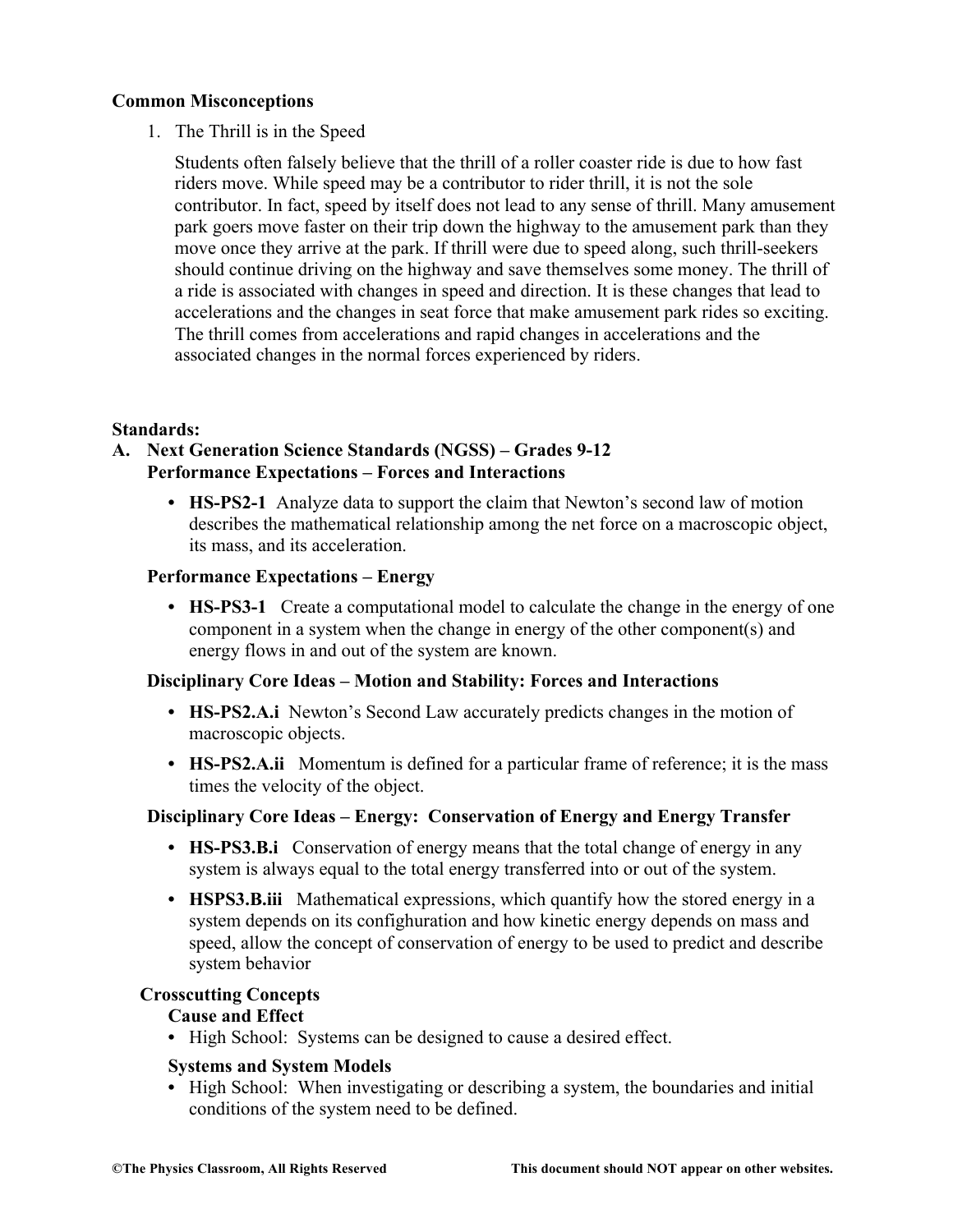- **•** High School: Models can be used to predict the behavior of a system, but these predictions have limited precision and reliability due to the assumptions and approximations inherent in models.
- **•** High School: Models (e.g. physical, mathematical, computer models) can be used to simulate systems and interactions – including energy, matter, and information flows – within and between systems at different scales.

#### **Energy and Matter**

- High School: Changes of energy and matter in a system can be described in terms of energy and matter flows into, out of , and within that system.
- **•** High School: Energy cannot be created or destroyed it only moves between one place and another place, between objects and/or fields, or between systems.

#### **Structure and Function**

• High School: Investigating or designing new systems or structures requires a detailed examination of the properties of different materials, the structures of different compounds, and connections of components to reveal its function and/or solve a problem.

## **Science and Engineering Practices**

## **Practice #1 – Analyzing and Interpreting Data**

• High School: Analyze data using tools, technologies, and/or models (e.g., computational, mathematical) in order to make valid and reliable scientific claims or determine an optimal design solution.

## **Practice #2 – Developing and Using Models**

- **•** High School: Develop and use a model based on evidence to illustrate the relationships between systems or between components of a system.
- **•** High School: Use a model to predict relationships between components of a system.

## **Practice #3 – Planning and Carrying Out Investigations**

• High School: Plan and conduct an investigation individually and collaboratively to produce data to serve as the basis for evidence, and in the design: decide on types, how much, and accuracy of data needed to produce reliable measurements and consider limitations on the precision of the data (e.g., number of trials, cost, risk, time), and refine the design accordingly.

## **Practice #4 – Using Mathematics and Computational Thinking**

- High School: Create or revise a computational model or simulation of a phenomenon, designed device, process, or system.
- **•** High School: Use mathematical and/or computational representations of phenomena or design solutions to support explanations.

## **Practice #5 – Constructing Explanations and Designing Solutions**

- High School: Apply scientific ideas to solve a design problem, taking into account possible unanticipated effects.
- High School: Construct and revise an explanation based on valid and reliable evidence obtained from a variety of sources (including students' own investigations, models, theories, simulations, peer review) and the assumption that theories and laws that describe the natural world operate today as they did in the past and will continue to do so in the future.